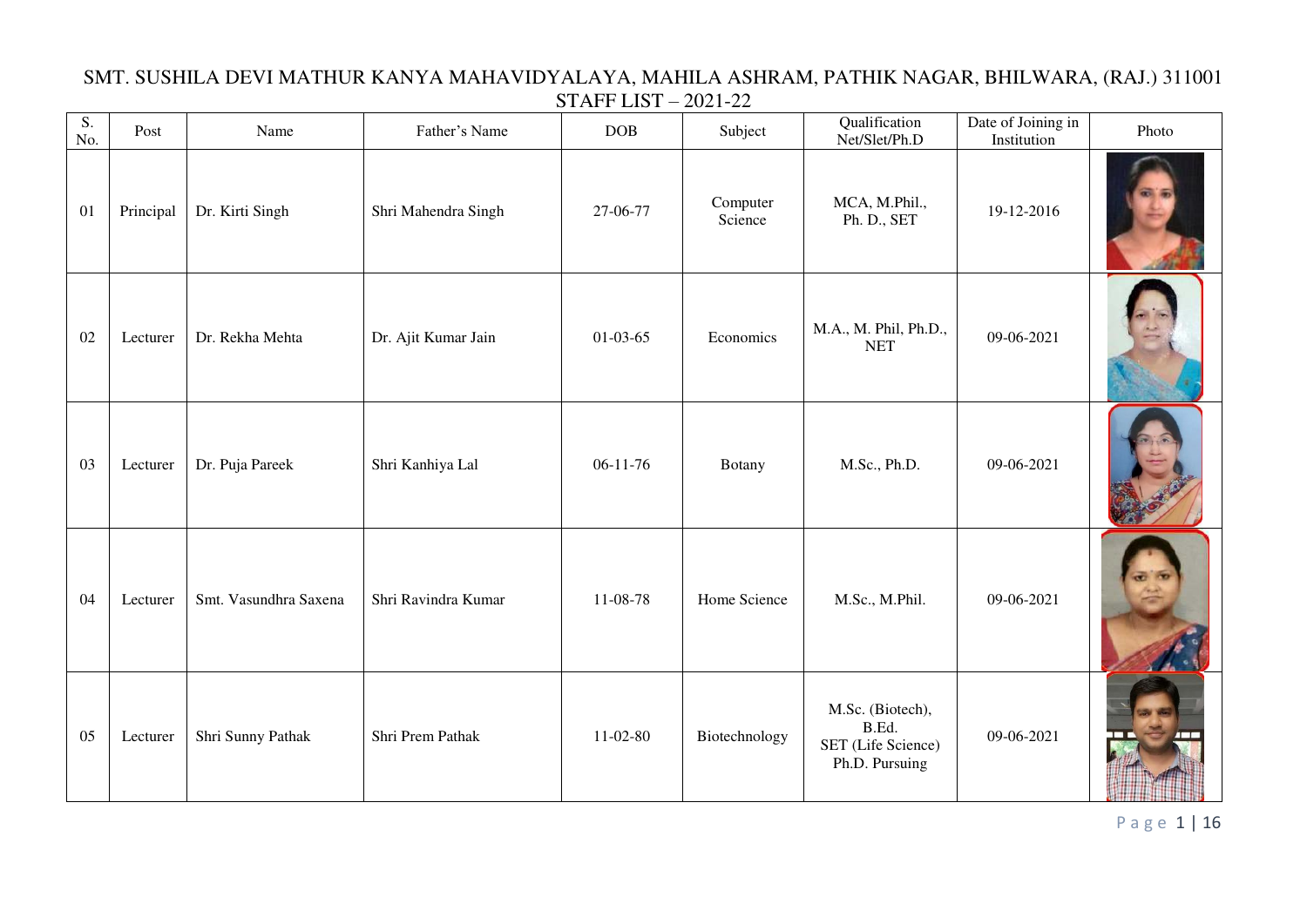| 06 | Lecturer | Smt. Saumya Pathak   | Dr. K. C. Gour         | 17-08-81       | Biotechnology            | M.Sc. (Biotech),<br>B.Ed.<br><b>GATE Qualified</b> | 02-08-2021 |              |
|----|----------|----------------------|------------------------|----------------|--------------------------|----------------------------------------------------|------------|--------------|
| 07 | Lecturer | Smt. Madhu Jeengar   | Shri Ratan Lal         | $25 - 10 - 78$ | <b>Political Science</b> | M.A., B.Ed.<br>M. Phil, NET                        | 02-08-2021 |              |
| 08 | Lecturer | Smt. Sunita Baser    | Shri OP Baser          | $17 - 12 - 85$ | Zoology                  | M.Sc., B.Ed.<br><b>NET</b>                         | 27-08-2021 |              |
| 09 | Lecturer | Shri Janki Ram Balai | Shri Modu Ram          | $19-11-75$     | History                  | M.A., LLB, B.Ed.<br><b>NET</b>                     | 02-08-2021 |              |
| 10 | Lecturer | Smt. Shalini Agarwal | Shri Vijay Kumar Gupta | 30-09-80       | Computer<br>Science      | <b>MCA</b>                                         | 02-08-2021 | <b>LOILE</b> |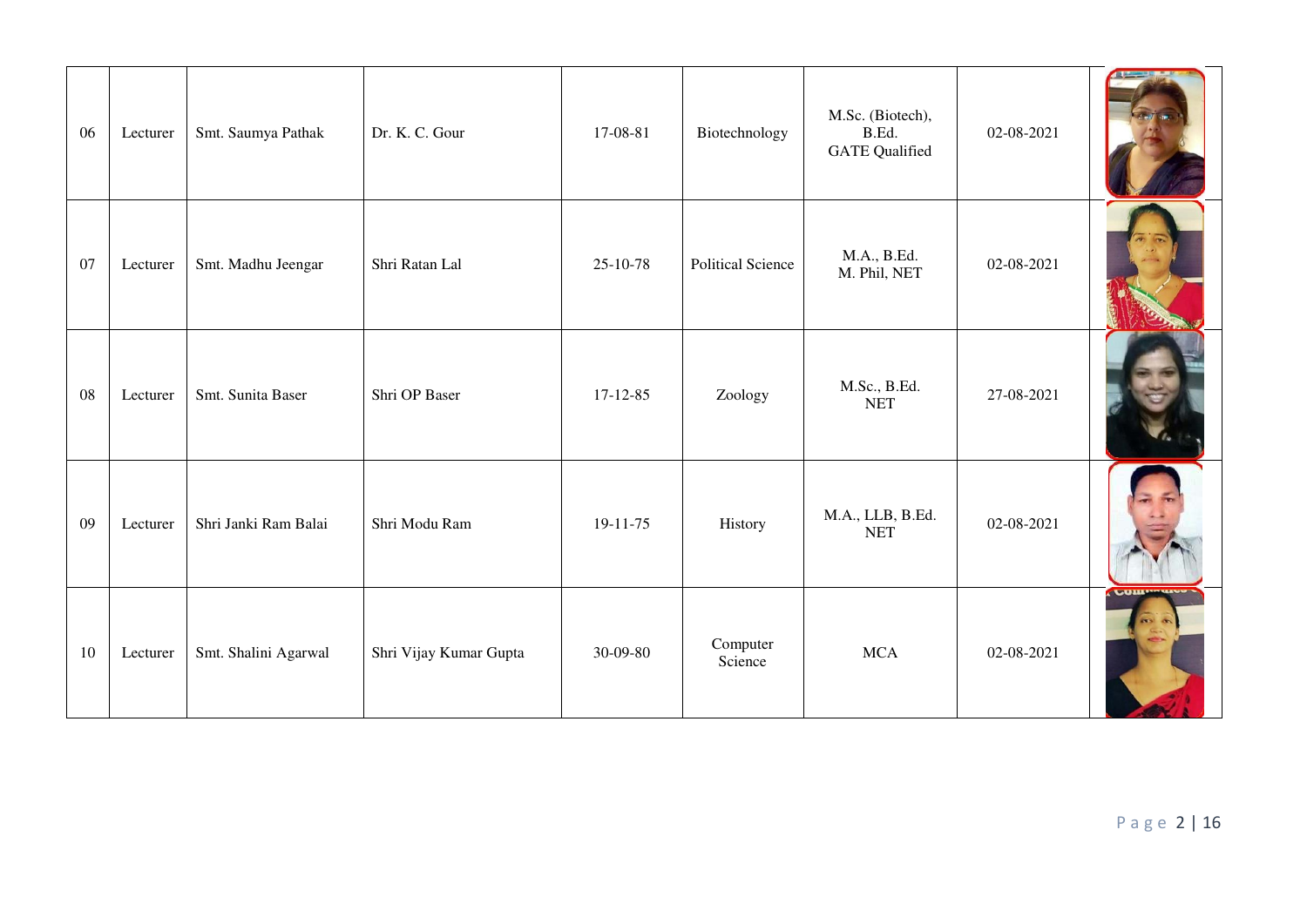| $11\,$ | Lecturer | Smt. Reena Sharma    | Shri Rajendra Prasad | 17-08-88 | <b>EAFM</b>         | M.Com.<br>B.Ed. | 28-08-2021 |  |
|--------|----------|----------------------|----------------------|----------|---------------------|-----------------|------------|--|
| 12     | Lecturer | Smt. Sunita Rathore  | Shri Vijay Singh     | 28-11-87 | Bus. Adm.           | M.Com., MBA     | 31-08-2021 |  |
| 13     | Lecturer | Shri Jagdish Meghwal | Shri U R Meghwal     | 28-04-89 | English             | M.A.<br>B.Ed.   | 31-08-2021 |  |
| 14     | Lecturer | Shri Vikas Joshi     | Shri Gopal Joshi     | 18-10-88 | Computer<br>Science | <b>MCA</b>      | 09-06-2021 |  |
| 15     | Lecturer | Smt. Mahima Shree    | Shri Kailash Chandra | 16-01-93 | Chemistry           | M.Sc.<br>B.Ed.  | 31-08-2021 |  |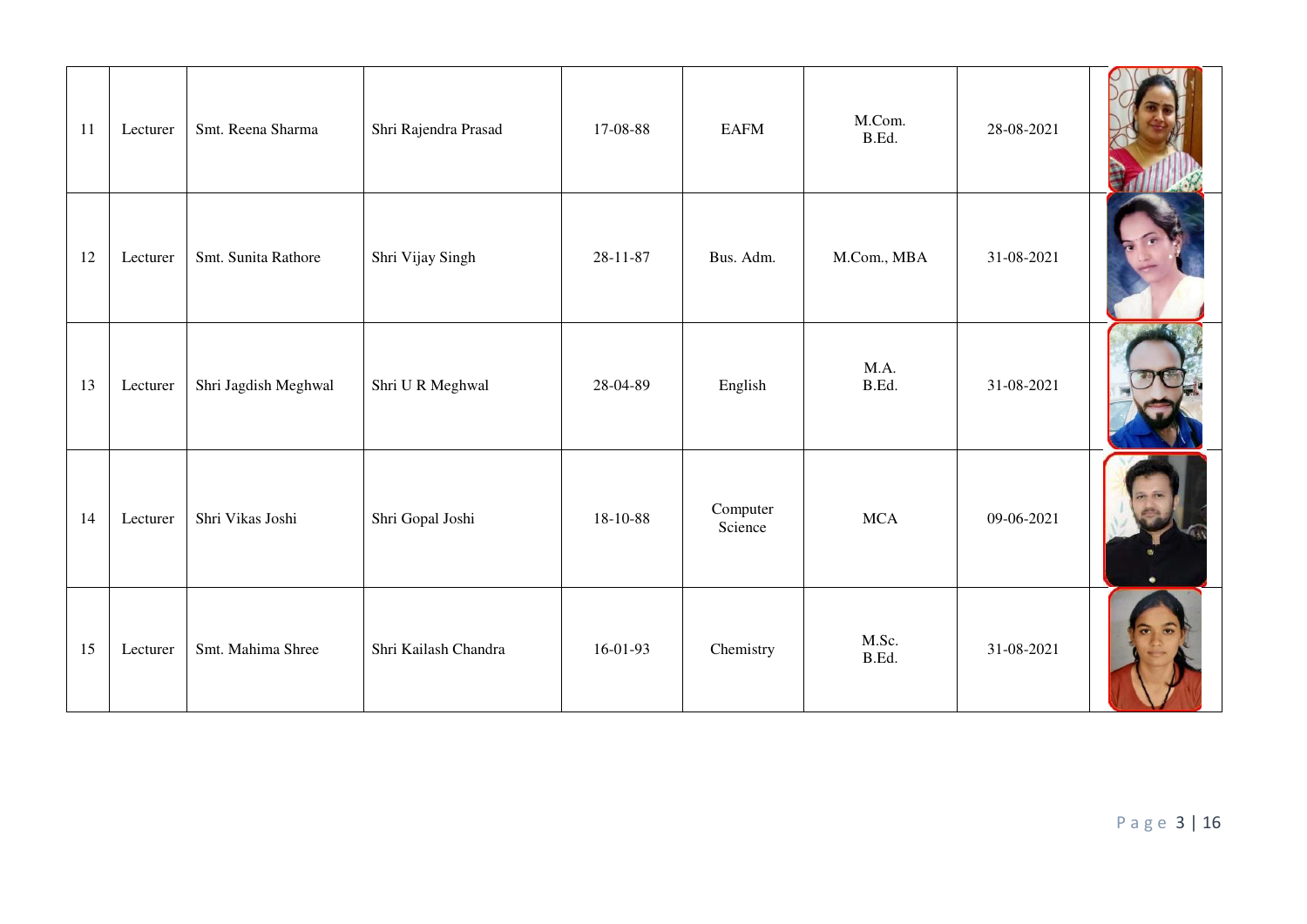| 16 | Lecturer | Smt. Yojana Nenawati | Shri Pratap Singh  | 05-01-83       | Computer<br>Science | <b>MCA</b>          | 31-08-2021 |                         |
|----|----------|----------------------|--------------------|----------------|---------------------|---------------------|------------|-------------------------|
| 17 | Lecturer | Smt. Ankita Joshi    | Shri Ashok Kumar   | 28-09-91       | Computer<br>Science | <b>MCA</b>          | 31-08-2021 |                         |
| 18 | Lecturer | Smt. Priya Kasera    | Shri Krishan Kumar | 13-07-91       | Computer<br>Science | M.Sc.<br><b>MCA</b> | 23-08-2021 |                         |
| 19 | Lecturer | Smt. Gayatri Sharma  | Shri Hemraj Sharma | $19 - 11 - 85$ | Computer<br>Science | <b>MCA</b>          | 27-08-2021 |                         |
| 20 | Lecturer | Smt. Kajal Kanawat   | Shri Dolat Sigh    | 17-02-94       | Computer<br>Science | M.Sc.               | 31-08-2021 | $\overline{\mathbf{a}}$ |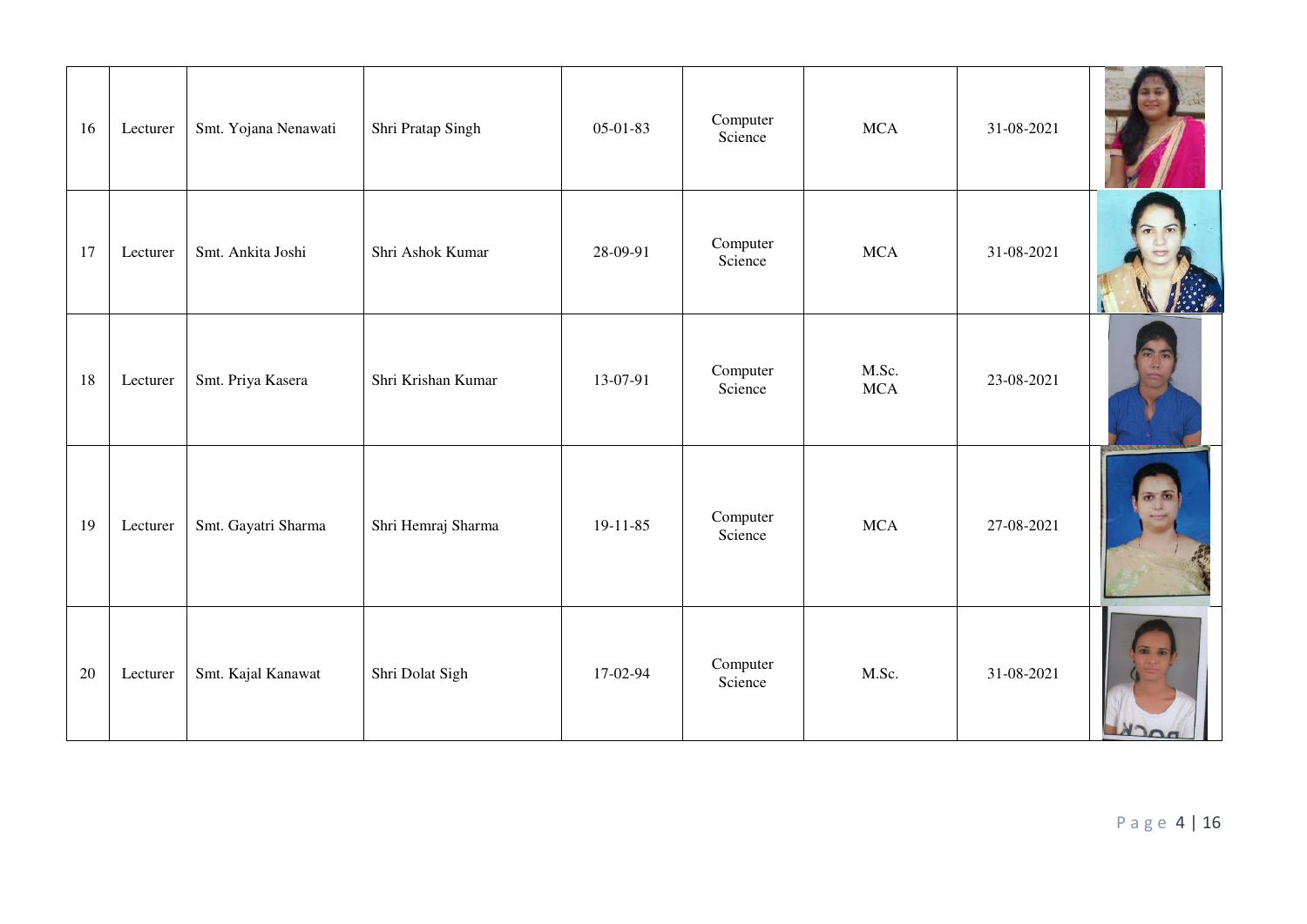| 21 | Lecturer | Smt. Pragati Jhanwar  | Shri Prakash Chandra | 25-04-91   | Computer<br>Science | M. Sc. IT, MCA | 23-08-2021 | <b>Mary Allie</b>       |
|----|----------|-----------------------|----------------------|------------|---------------------|----------------|------------|-------------------------|
| 22 | Lecturer | Purnima Parihar       | Shri Bhopal Singh    | $07-11-95$ | Zoology             | M.Sc.          | 27-08-2021 | $\blacksquare$          |
| 23 | Lecturer | Smt. Aditi Maheshwari | Shri Sudhakar Ladhha | 22-05-95   | Computer<br>Science | M.Sc.          | 31-08-2021 | <b>IDITI MAHESHWARI</b> |
| 24 | Lecturer | Shri Chaitnya Sharma  | Shri Satyanarayan    | 26-08-94   | Chemistry           | M.Sc.          | 27-08-2021 |                         |
| 25 | Lecturer | Smt. Anjana Vaishnav  | Shri Dayal Vaishnav  | 01-08-90   | Chemistry           | M.Sc.<br>B.Ed. | 31-08-2021 | $\sigma$                |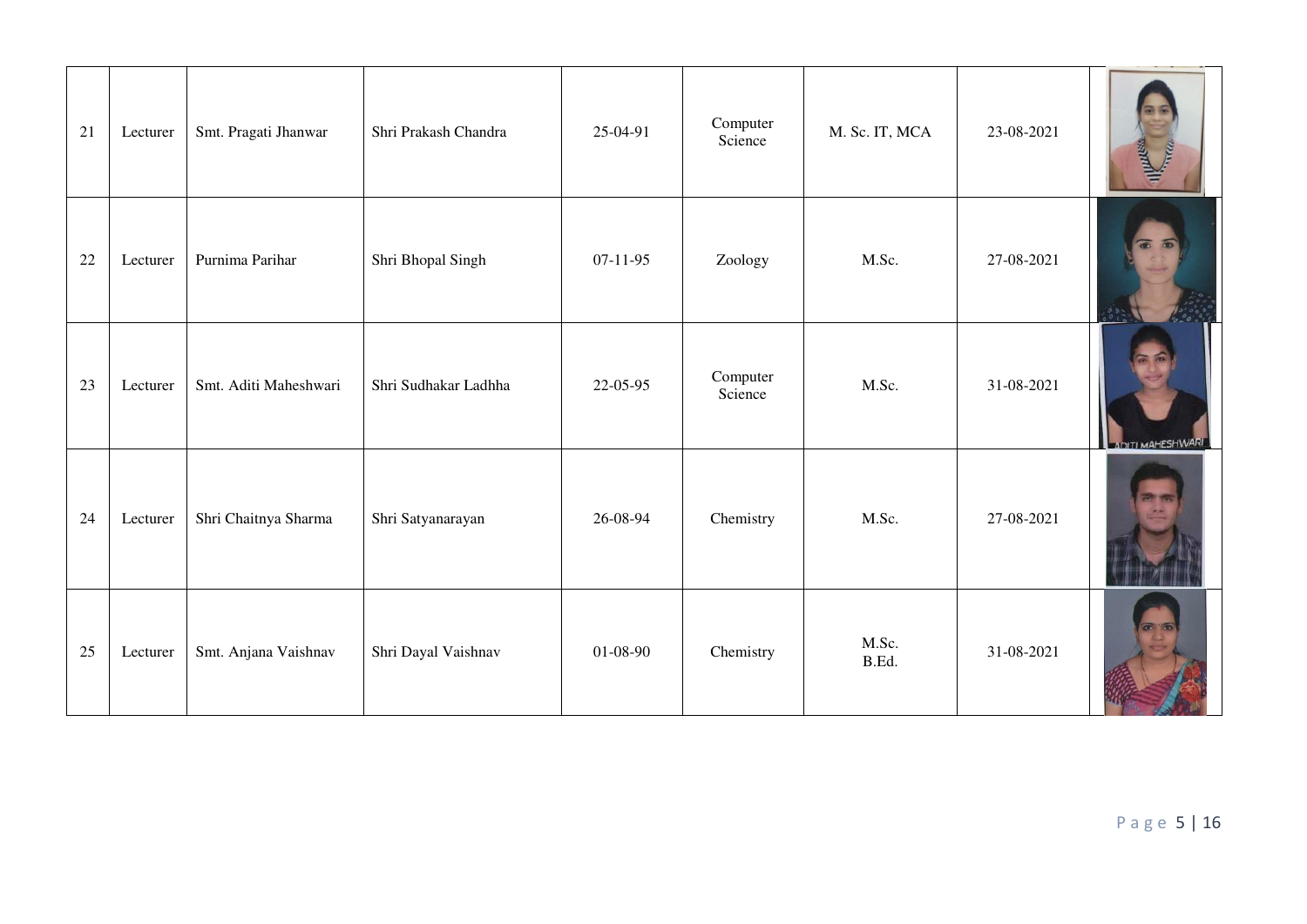| 26 | Lecturer | Rupal Lodha           | Shri Sunil Kumar       | 27-05-94 | Computer<br>Application | <b>MCA</b>                  | 18-09-2021 |  |
|----|----------|-----------------------|------------------------|----------|-------------------------|-----------------------------|------------|--|
| 27 | Lecturer | Smt. Swati Inani      | Shri Sunit Kumar Goyal | 15-06-85 | Home Sc.                | M.Sc. (H.Sc.)<br><b>SET</b> | 23-08-2021 |  |
| 28 | Lecturer | Smt. Sonika Toshniwal | Shri Jagdish Chandra   | 13-10-85 | Maths                   | M.Sc.<br>Mathematics        | 02-08-2021 |  |
| 29 | Lecturer | Divya Agarwal         | Shri Subhash Agarwal   | 22-06-96 | Biotechnology           | M.Sc.<br>Biotechnology      | 27-08-2021 |  |
| 30 | Lecturer | Vanita Khatri         | Shri Shankar Lal       | 01-04-94 | Chemistry               | M.Sc.<br>Applied Chem.      | 27-08-2021 |  |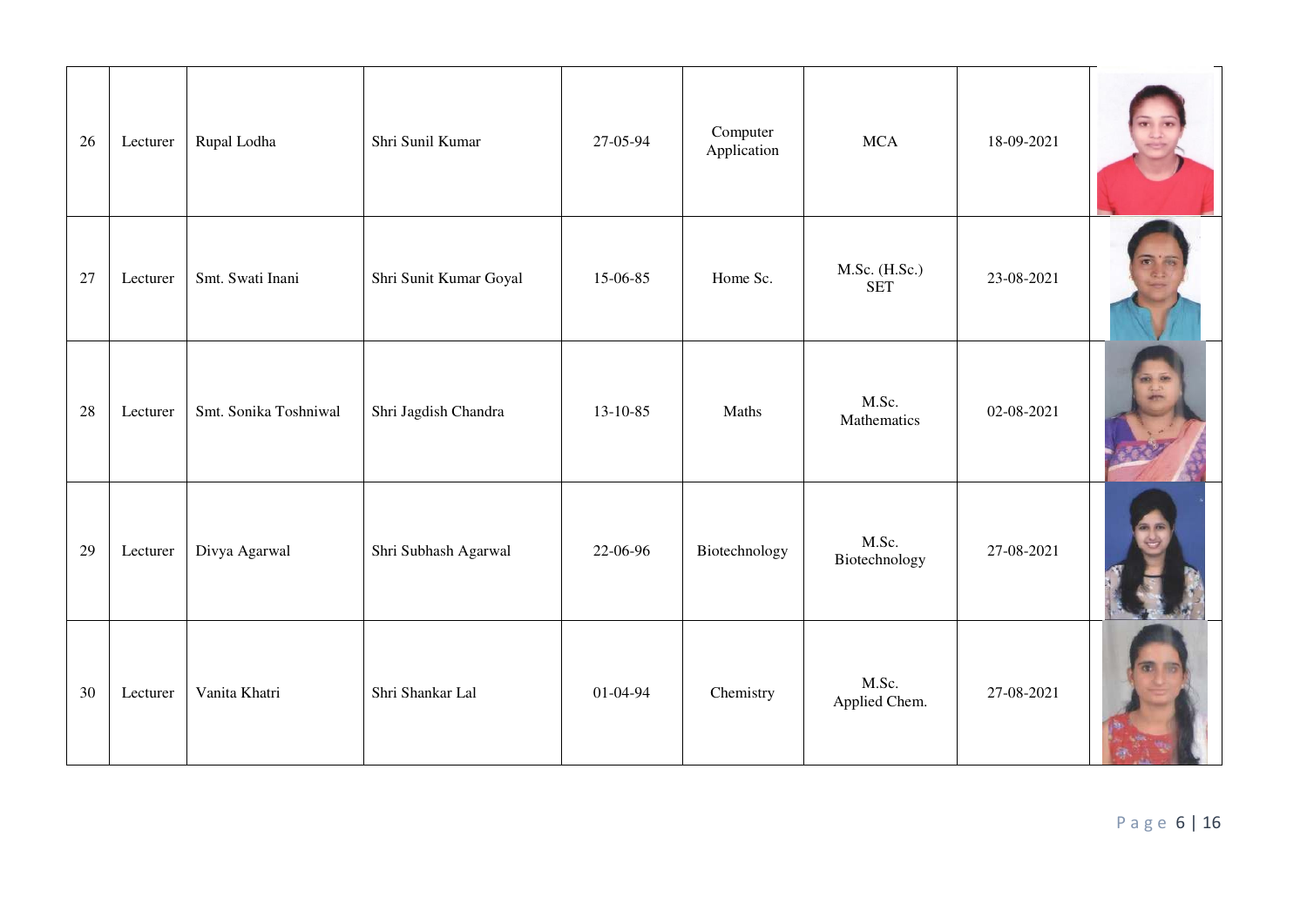| 31 | Lecturer | Smt. Sweety Joshi      | Shri Prem Shankar Joshi | 06-06-89   | Sanskrit      | MA                     | 31-08-2021 |  |
|----|----------|------------------------|-------------------------|------------|---------------|------------------------|------------|--|
| 32 | Lecturer | Smt. Savita Tank       | Shri Ratan Lal          | 28-05-79   | Botany        | M.Sc.<br>Botany        | 27-08-2021 |  |
| 33 | Lecturer | Smt. Jyoti Bhadoria    | Shri Jay Pal Bhadoria   | 13-02-91   | Biotechnology | M.Sc.<br>Biotechnology | 04-09-2021 |  |
| 34 | Lecturer | Shri Ajay Kumar Sharma | Shri Deepak Datt Sharma | $01-03-93$ | Zoology       | M.Sc.                  | 28-08-2021 |  |
| 35 | Lecturer | Smt. Sonam Ali         | Shri Samwell Ali        | 14-04-88   | Sociology     | M.A.                   | 31-08-2021 |  |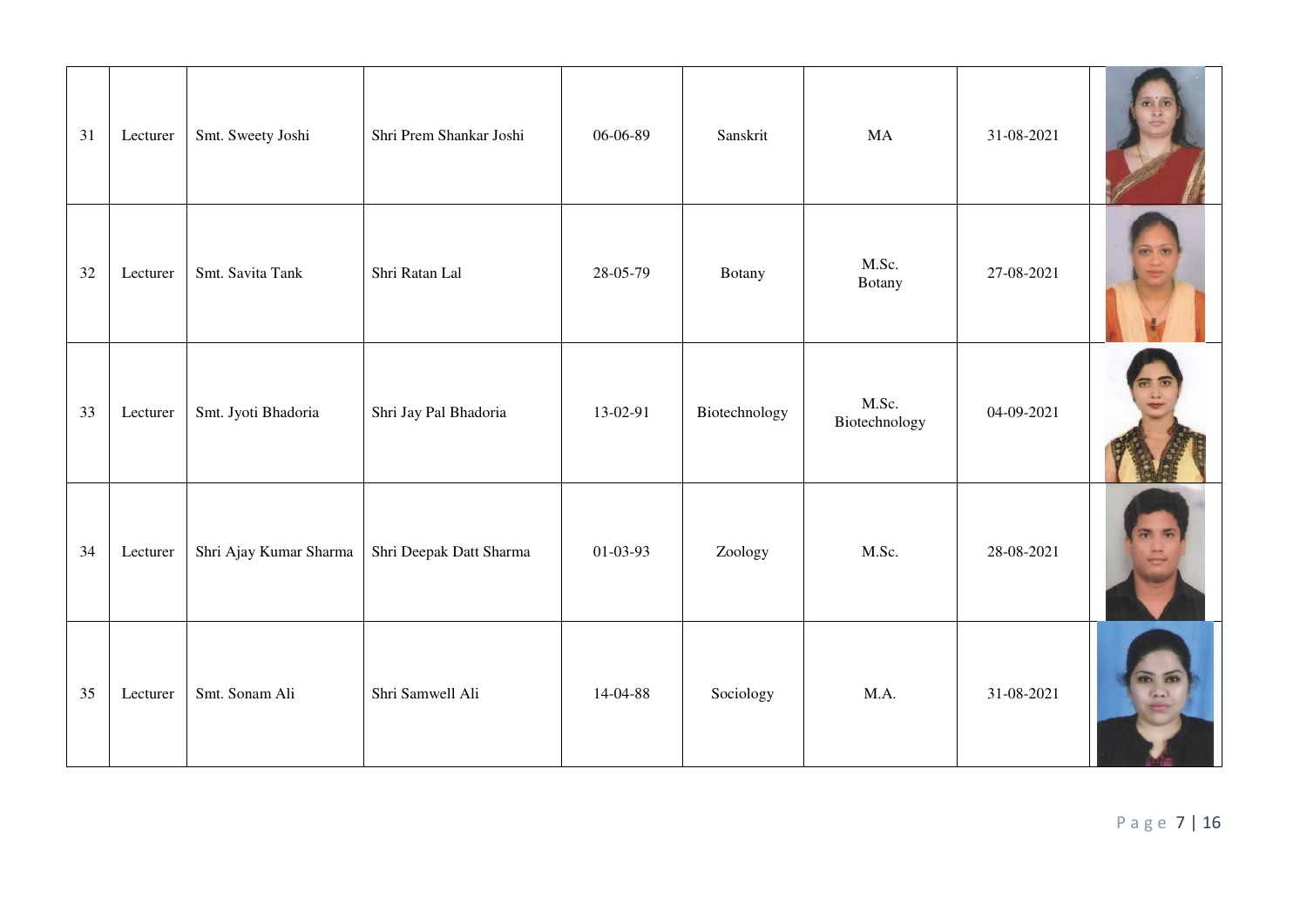| 36 | Lecturer | Shir Rohit Nigam              | Shri Sawan Kumar Nigam          | 14-08-91       | Bus. Adm.   | M.Com., Chartered<br>Accountant,<br><b>Company Secretaries</b> | 02-08-2021 |                  |
|----|----------|-------------------------------|---------------------------------|----------------|-------------|----------------------------------------------------------------|------------|------------------|
| 37 | Lecturer | Smt. Nisha Pandey<br>(Sharma) | Shri U D Pandey                 | 31-03-85       | Physics     | M.Sc.                                                          | 31-08-2021 |                  |
| 38 | Lecturer | Rakshanda Bhardwaj            | Shri Devendra Singh<br>Bhardwaj | 18-12-94       | Zoology     | M.Sc.                                                          | 28-08-2021 |                  |
| 39 | Lecturer | Smt. Pooja Mishrra<br>(Pandy) | Shri Sapan Kumar Mishra         | $23 - 11 - 93$ | Food & Nut. | M.Sc.                                                          | 31-08-2021 | $\alpha$ $\beta$ |
| 40 | Lecturer | Barkha Somani                 | Shri Rajendra Somani            | 09-02-95       | Finance     | <b>MBA</b>                                                     | 31-08-2021 |                  |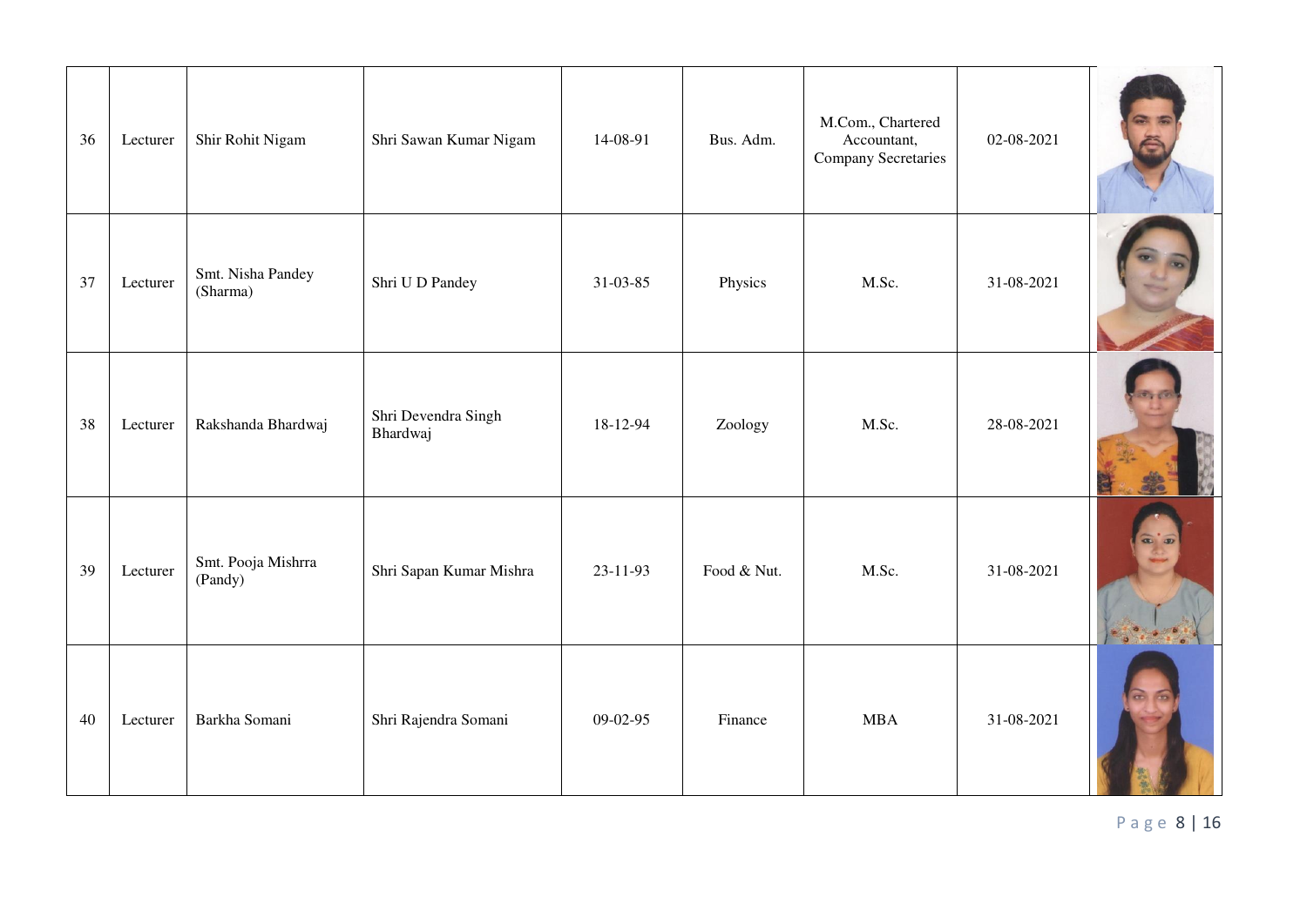| 41 | Lecturer | Smt. Hemlata Malu<br>(Sodani) | Shri Om Prakash Malu    | 15-04-84 | <b>ABST</b>               | M.Com.   | 31-08-2021 |  |
|----|----------|-------------------------------|-------------------------|----------|---------------------------|----------|------------|--|
| 42 | Lecturer | Smt. Kirti Ojha (Pareek)      | Shri Hemant Ojha        | 08-04-95 | Computer<br>Science       | M. Tech. | 02-08-2021 |  |
| 43 | Lecturer | Smt. Sakshi Sharma            | Shri Surendra Sharma    | 15-06-96 | Information<br>Technology | M.Sc.    | 31-08-2021 |  |
| 44 | Lecturer | Smt. Pooja Choudhary          | Shri Harphool Choudhary | 04-06-95 | Information<br>Technology | M.Sc.    | 31-08-2021 |  |
| 45 | Lecturer | Smt. Chinu Agarwal            | Shri Ladu Lal Agarwal   | 05-01-97 | Information<br>Technology | M.Sc.    | 31-08-2021 |  |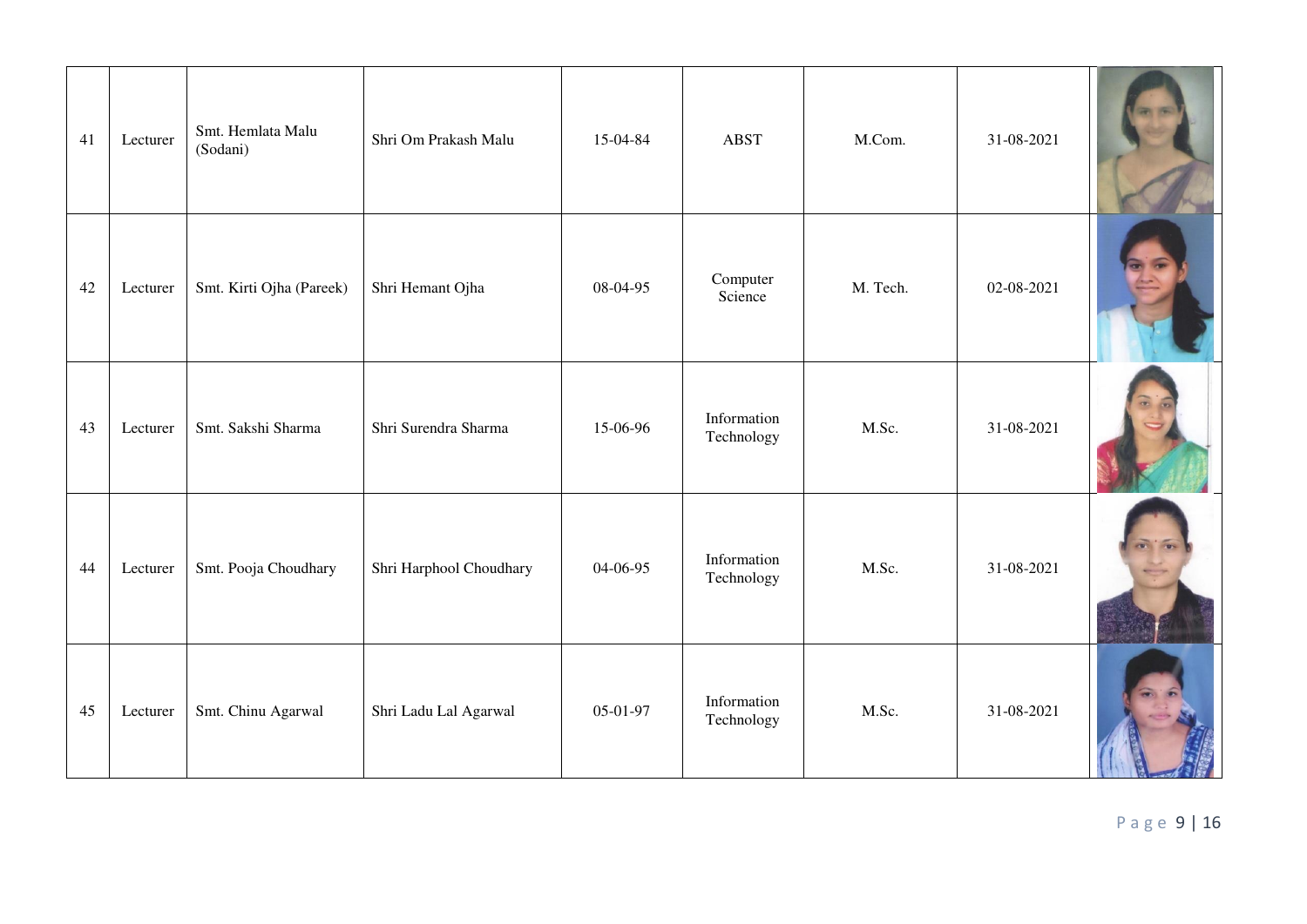| 46 | Lecturer | Smt. Priyanka Upadhyay<br>(Dashora) | Shri Kamal Kant              | 26-06-86   | Computer<br>Application | <b>MCA</b>         | 31-08-2021 |  |
|----|----------|-------------------------------------|------------------------------|------------|-------------------------|--------------------|------------|--|
| 47 | Lecturer | Achala Kumari Birla                 | Shri Bhagwan Swaroop         | $01-12-97$ | Geography               | M.A.<br><b>NET</b> | 31-08-2021 |  |
| 48 | Lecturer | Shri Satyanarayan Balai             | Shri Kuka Balai              | 19-12-90   | Hindi                   | M.A., NET          | 31-08-2021 |  |
| 49 | Lecturer | Smt. Mamta Sharma                   | Shri Nand Lal Sharma         | 10-07-90   | Hindi                   | M.A.               | 16-08-2021 |  |
| 50 | Lecturer | Ketki Verma                         | Shri Mahendra Kumar<br>Verma | 20-05-96   | Physics                 | M.Sc.              | 02-08-2021 |  |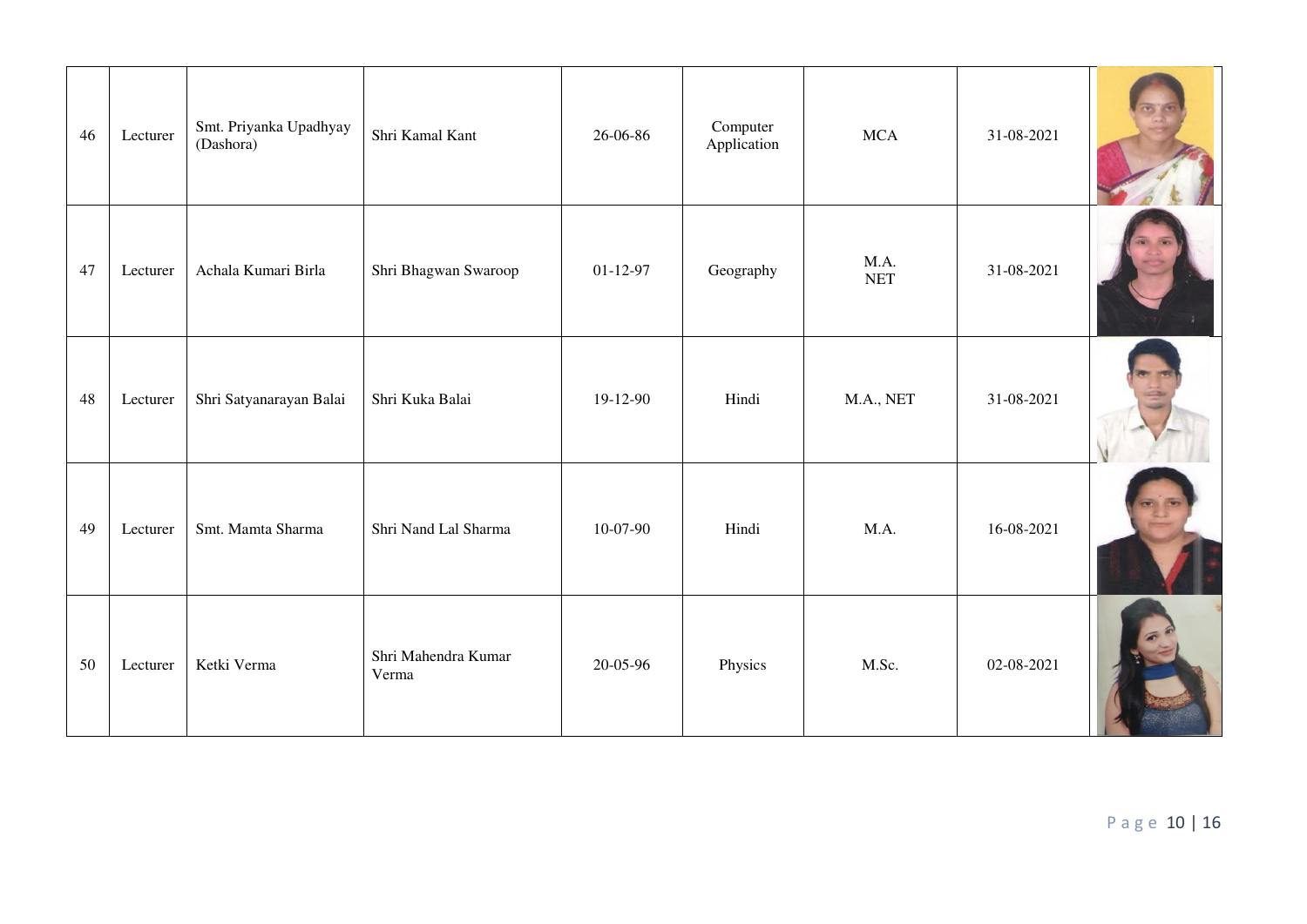| 51 | Lecturer | Anju Vijayvargiya | Shri Balu Ram              | 07-09-96   | Computer<br>Science         | $M.Sc.$ (IT) | 02-08-2021 |  |
|----|----------|-------------------|----------------------------|------------|-----------------------------|--------------|------------|--|
| 52 | Lecturer | Anusuya Dhakar    | Shri Shiv Dayal Dhakar     | 26-06-96   | Food & Nut.                 | M.Sc.        | 31-08-2021 |  |
| 53 | Lecturer | Heena Jaithlia    | Shri Shyam Sunder Jaithlia | 25-08-92   | Tex. & Apparel<br>Designing | M.Sc.        | 31-08-2021 |  |
| 54 | Lecturer | Vaishali Jain     | Shri B L Shri Mali         | 22-08-84   | English                     | M.A., M.Phil | 31-08-2021 |  |
| 55 | Lecturer | Ankit Sukhwal     | Shri Ganpat Lal Sukhwal    | $01-04-95$ | <b>Political Science</b>    | M.A.         | 31-08-2021 |  |

P a g e 11 | 16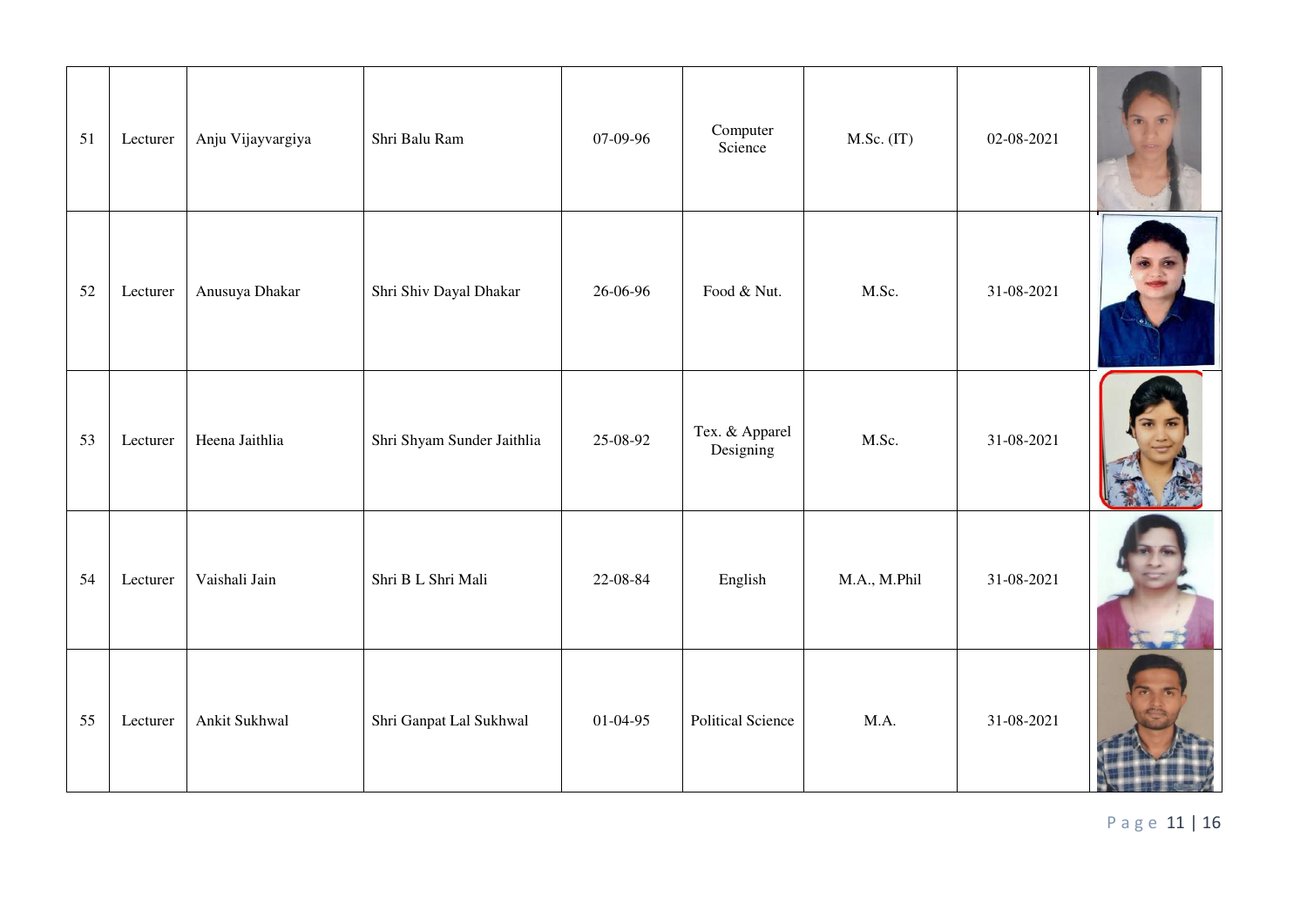| 56 | Lecturer | Prerana Bhati     | Shri Om Prakash Bhati      | 03-01-91 | Chemistry    | M.Sc.                     | 31-08-2021 |  |
|----|----------|-------------------|----------------------------|----------|--------------|---------------------------|------------|--|
| 57 | Lecturer | Rachana Jain      | Shri Gyan Chand Jain       | 25-10-83 | Maths        | M.Sc.                     | 31-08-2021 |  |
| 58 | Lecturer | Dr. Shalini Sen   | Shri Bharat Raj Sen        | 30-08-85 | Food & Nut.  | M.Sc., SET, NET,<br>Ph.D. | 31-08-2021 |  |
| 59 | Lecturer | Vimlesh Shekhawat | Shri Arjun Singh Shekhawat | 26-03-88 | Food. & Nut. | M.Sc.                     | 31-08-2021 |  |
| 60 | Lecturer | Siddhi Kabra      | Shri Radheshyam Kabra      | 13-02-97 | Food. & Nut. | M.Sc.                     | 31-08-2021 |  |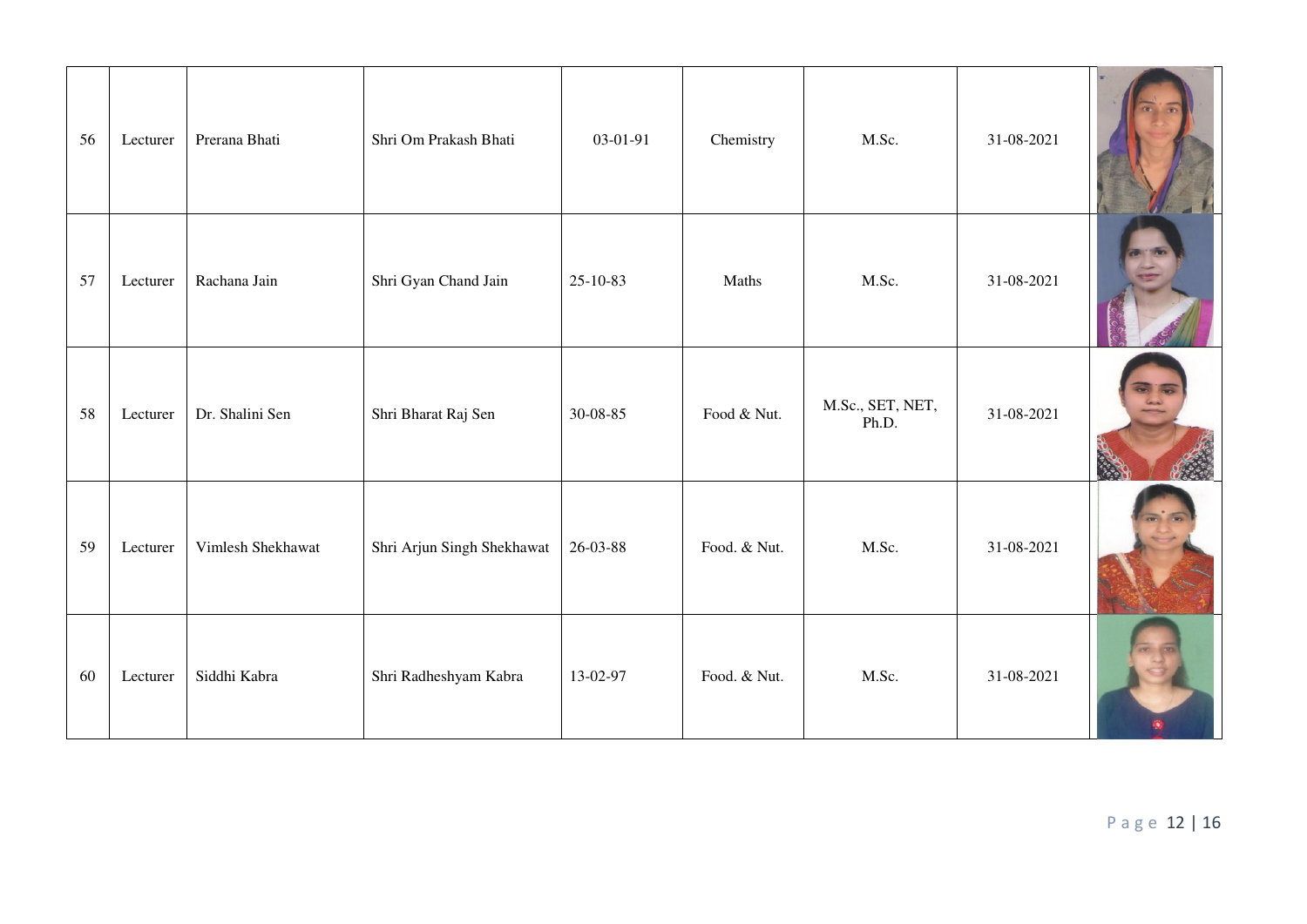| 61 | Lecturer | Diksha Mathur        | Shri Manmohan Mathur             | 15-10-97       | Food. & Nut. | M.Sc.             | 31-08-2021 |    |
|----|----------|----------------------|----------------------------------|----------------|--------------|-------------------|------------|----|
| 62 | Lecturer | Sanya Sinha          | Shri Ajay Kumar Sinha            | 13-10-92       | <b>HDFS</b>  | M.Sc., NET, Ph.D. | 31-08-2021 |    |
| 63 | Lecturer | Rakshita Birani      | Shri Rajendra Birani             | $01 - 02 - 97$ | HR           | <b>MBA</b>        | 31-08-2021 | 西西 |
| 64 | Lecturer | Priti Tiwari (Joshi) | Shri Dinesh Kumar Tiwari         | 13-05-85       | HR           | <b>MBA</b>        | 31-08-2021 |    |
| 65 | Lecturer | Vishakha Dadhich     | Shri Chandra Shekhar<br>Tripathi | 29-06-97       | HR           | M.Com., MBA       | 03-08-2021 |    |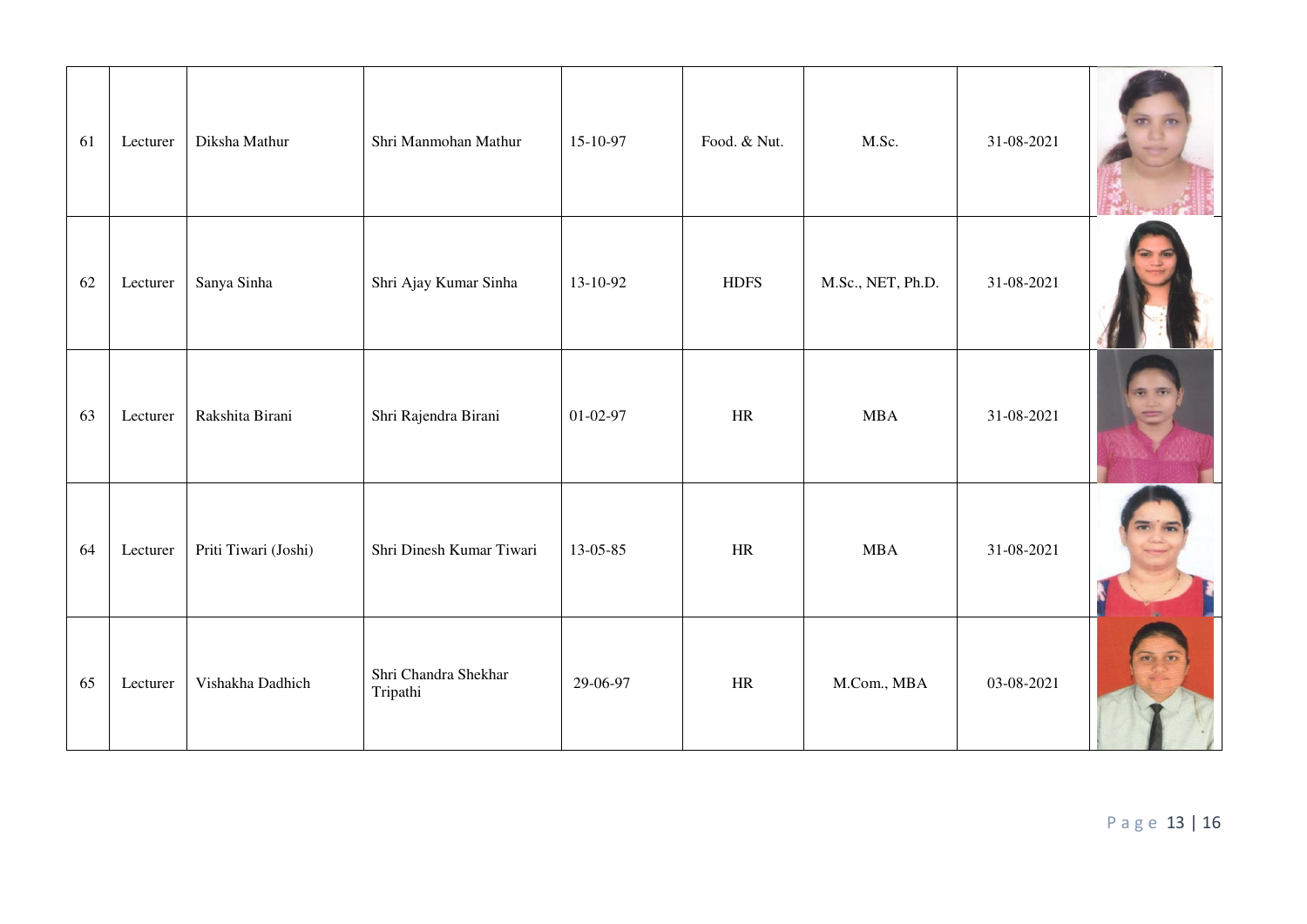| 66     | Lecturer | Kirti Ranka     | Shri Goutam Chand Ranka | 21-09-92 | Marketing | MBA, M.Com. | 31-08-2021 |  |
|--------|----------|-----------------|-------------------------|----------|-----------|-------------|------------|--|
| 67     | Lecturer | Rishika Jain    | Shri Nand Kishor Jain   | 08-01-89 | Computer  | M.Tech.     | 31-08-2021 |  |
| 68     | Lecturer | Ranjana Buliwal | Shri Gopal Lal Mali     | 30-06-98 | Computer  | M.Sc.       | 31-08-2021 |  |
| 69     | Lecturer | Sonam Sarwa     | Shri Lal Chand          | 25-02-90 | Computer  | M.Sc., MCA  | 31-08-2021 |  |
| $70\,$ | Lecturer | Shaista Anjum   | Shri S M Ali            | 14-04-76 | Computer  | M.Sc. IT    | 31-08-2021 |  |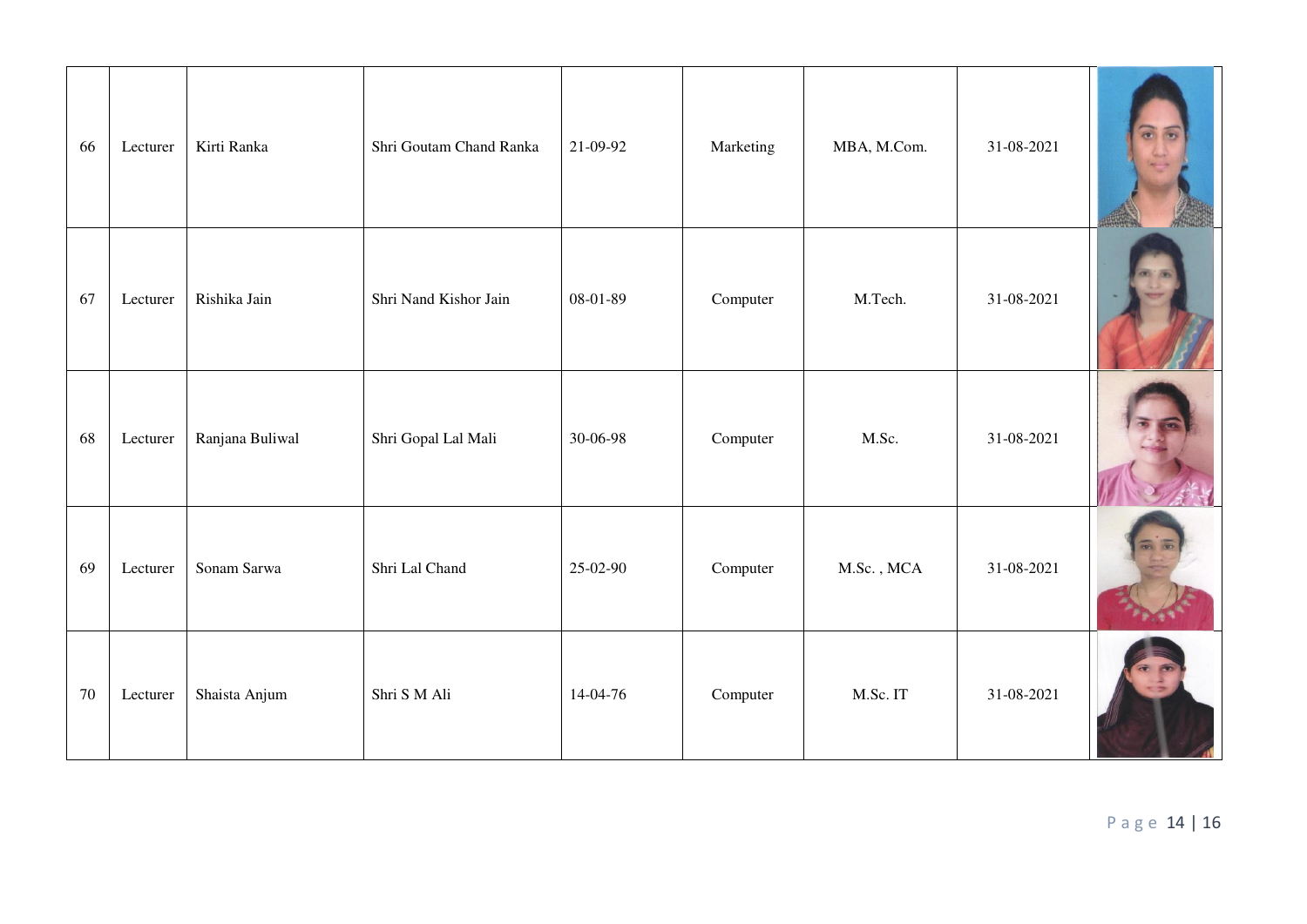| 71 | Lecturer | Suchita Somani       | Shri Dinesh Somani                | 20-05-98 | Computer  | M.Sc.     | $01-09-2021$ |  |
|----|----------|----------------------|-----------------------------------|----------|-----------|-----------|--------------|--|
| 72 | Lecturer | Surbhi Agal          | Shri Mukesh Kumar Agal            | 18-11-97 | Computer  | M.Sc.     | $01-09-2021$ |  |
| 73 | Lecturer | Meenakshi Chaturvedi | Shri Ramesh Chandra<br>Chaturvedi | 22-12-91 | Botany    | M.Sc.     | 30-09-2021   |  |
| 74 | Lecturer | Kavita Mali          | Shanker Lal Mali                  | 13-02-96 | Physics   | M.Sc.     | 30-09-2021   |  |
| 75 | Lecturer | Om Prakash Kharol    | Bhanwar Lal Kharol                | 14-05-97 | Geography | M.A., NET | 15-11-2021   |  |

P a g e 15 | 16